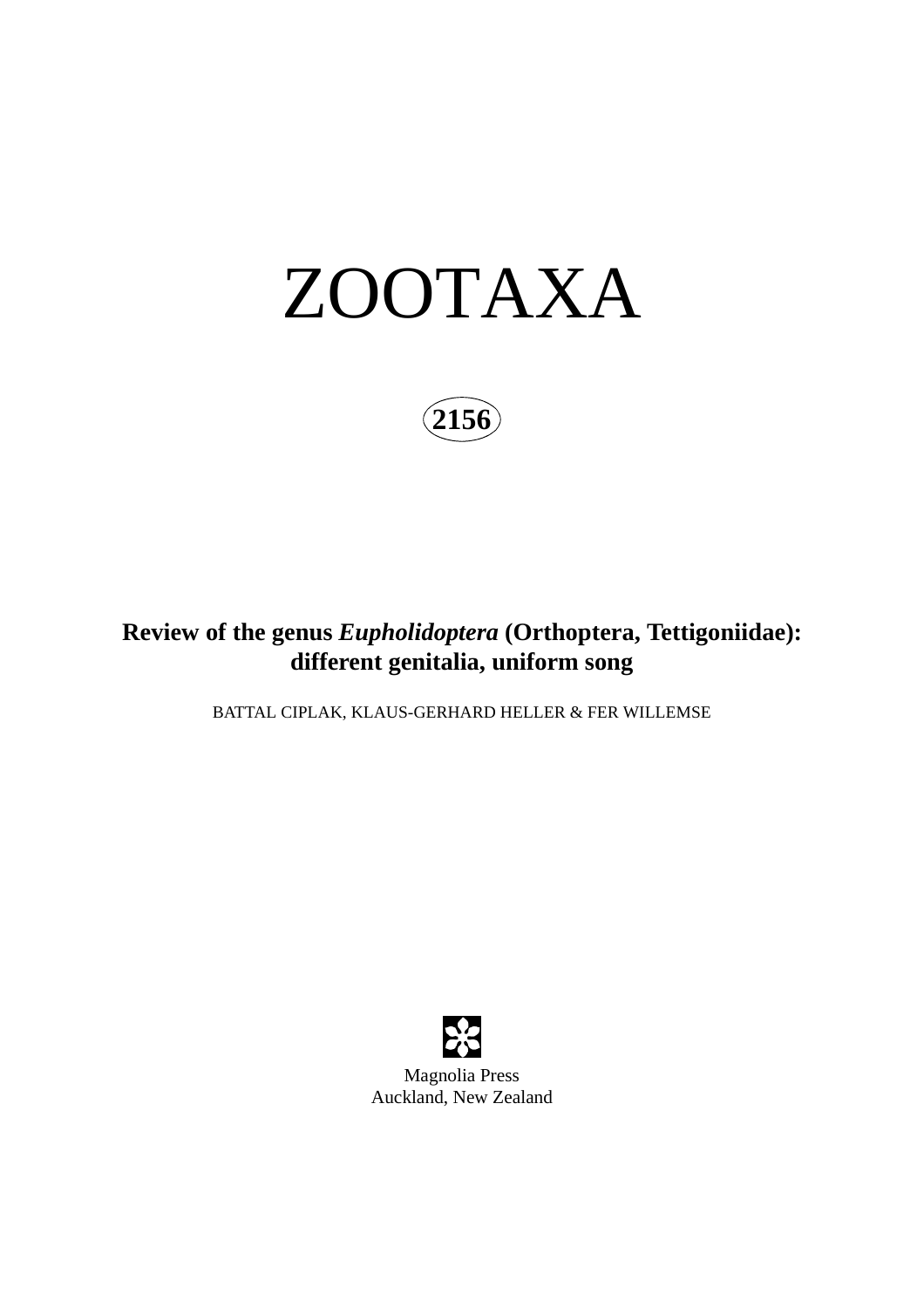### BATTAL CIPLAK, KLAUS-GERHARD HELLER & FER WILLEMSE **Review of the genus** *Eupholidoptera* **(Orthoptera, Tettigoniidae): different genitalia, uniform song**

(*Zootaxa* 2156)

77 pp.; 30 cm. 13 Jul. 2009

ISBN 978-1-86977-377-9 (paperback)

ISBN 978-1-86977-378-6 (Online edition)

FIRST PUBLISHED IN 2009 BY Magnolia Press P.O. Box 41-383 Auckland 1346 New Zealand e-mail: zootaxa@mapress.com http://www.mapress.com/zootaxa/

© 2009 Magnolia Press

All rights reserved.

No part of this publication may be reproduced, stored, transmitted or disseminated, in any form, or by any means, without prior written permission from the publisher, to whom all requests to reproduce copyright material should be directed in writing.

This authorization does not extend to any other kind of copying, by any means, in any form, and for any purpose other than private research use.

ISSN 1175-5326 (Print edition) ISSN 1175-5334 (Online edition)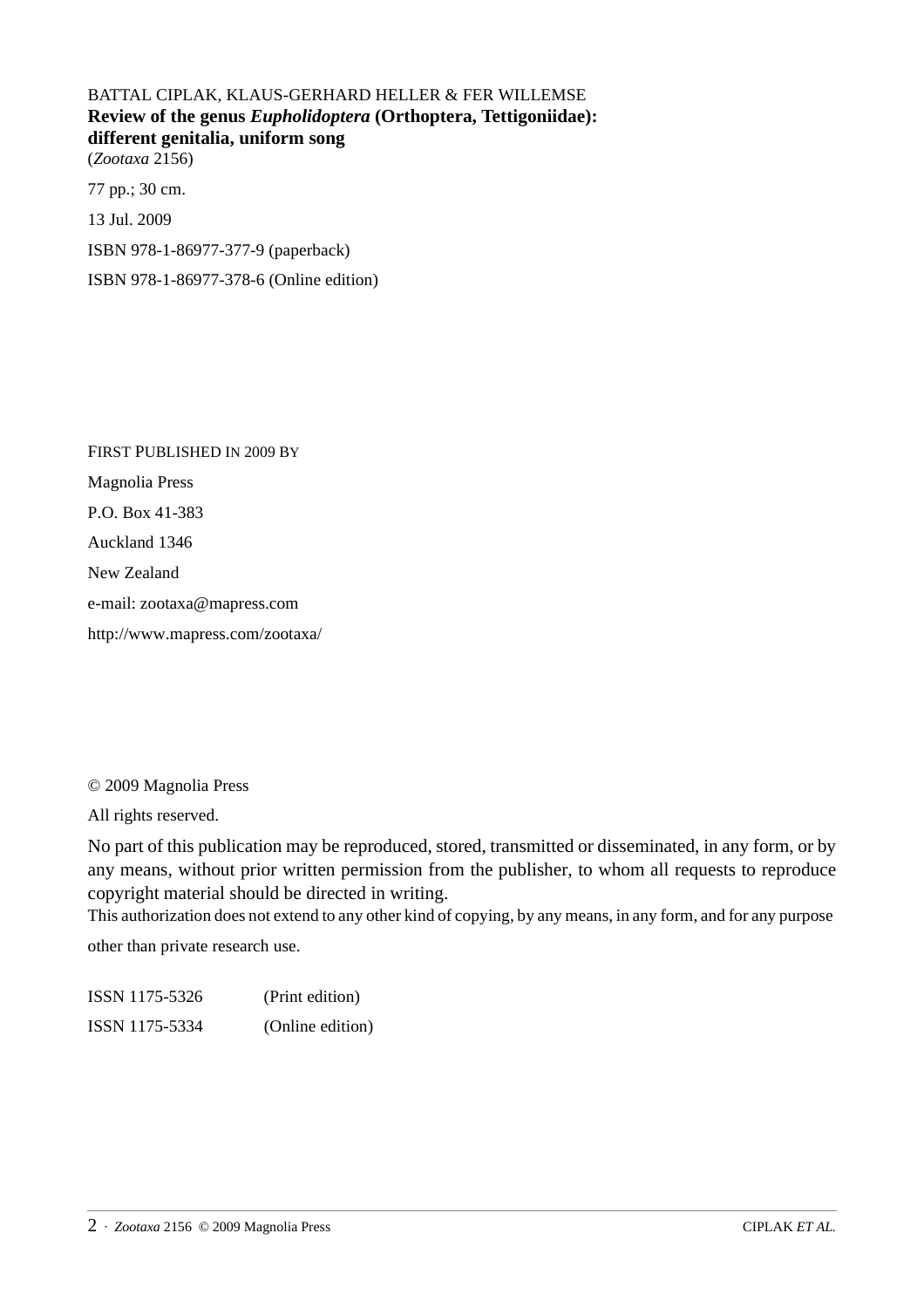

Copyright © 2009 · Magnolia Press

**Article** 



## Review of the genus Eupholidoptera (Orthoptera, Tettigoniidae): different genitalia, uniform song

BATTAL CIPLAK<sup>1,4</sup>, KLAUS-GERHARD HELLER & FER WILLEMSE

<sup>1</sup>Department of Biology, Faculty of Art & Science, Akdeniz University, 07058 Antalya, Turkey <sup>2</sup>Grillenstieg 18, 39120 Magdeburg, Germany. E-mail: heller.volleth@t-online.de <sup>3</sup>Laurastraat 67, 6471 JH Eygelshoven, The Netherlands. E-mail: fer.willemse@worldonline.nl <sup>4</sup>Corresponding author. E-mail: ciplak@akdeniz.edu.tr

#### **Table of contents**